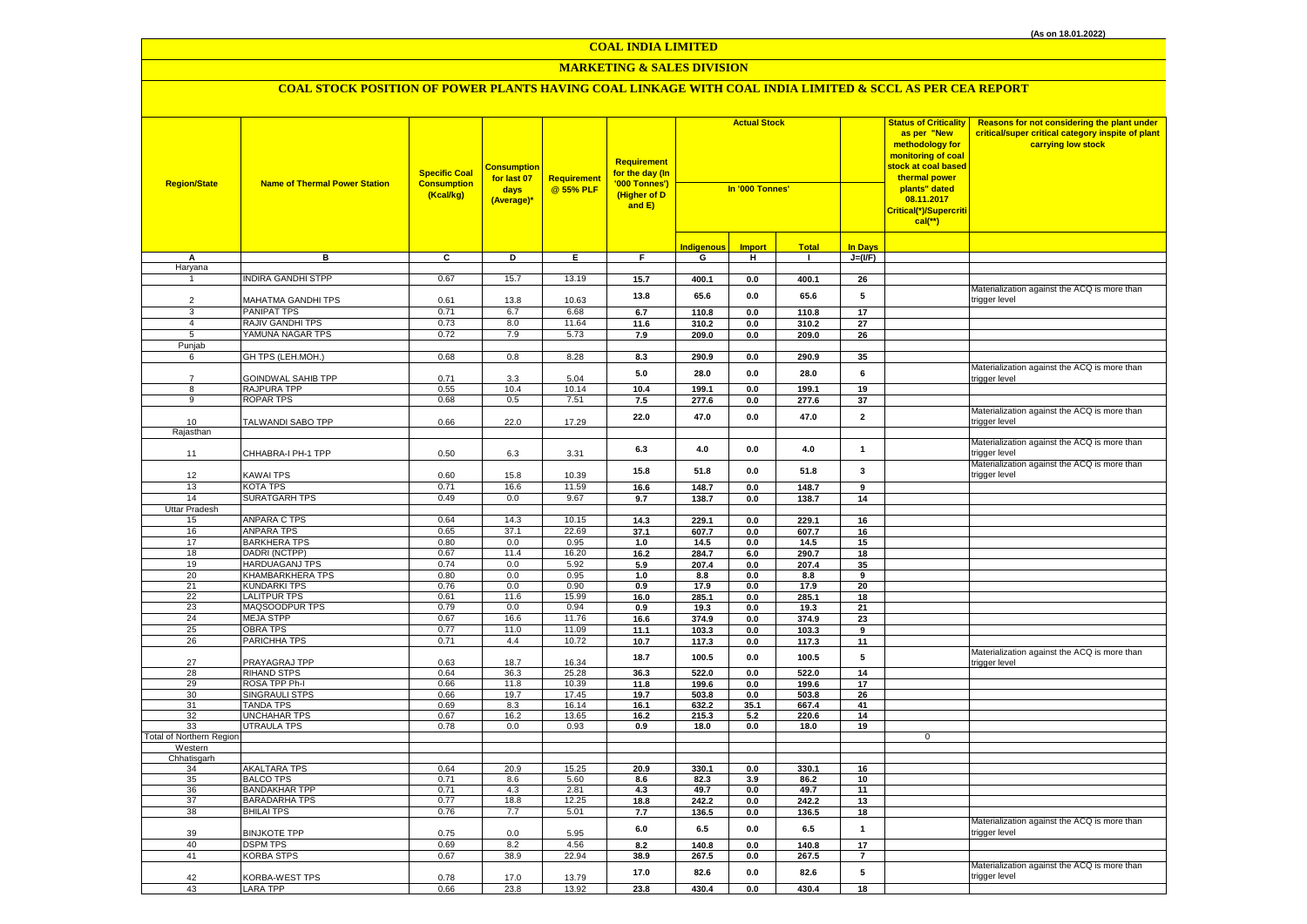#### **MARKETING & SALES DIVISION**

| <b>Region/State</b>            | <b>Name of Thermal Power Station</b>             | <b>Specific Coal</b><br><b>Consumption</b><br>(Kcal/kg) | <b>Consumption</b><br>for last 07<br>days<br>(Average)* | Requirement<br>@ 55% PLF | Requirement<br>f <mark>or the day (In</mark><br>'000 Tonnes')<br>(Higher of D<br>and E) | <b>Actual Stock</b><br>In '000 Tonnes' |               |                |                         | <b>Status of Criticality</b><br>as per "New<br>methodology for<br>monitoring of coal<br>stock at coal based<br>thermal power<br>plants" dated<br>08.11.2017<br>Critical(*)/Supercriti<br>$cal$ (**) | Reasons for not considering the plant under<br>critical/super critical category inspite of plant<br>carrying low stock |
|--------------------------------|--------------------------------------------------|---------------------------------------------------------|---------------------------------------------------------|--------------------------|-----------------------------------------------------------------------------------------|----------------------------------------|---------------|----------------|-------------------------|-----------------------------------------------------------------------------------------------------------------------------------------------------------------------------------------------------|------------------------------------------------------------------------------------------------------------------------|
|                                |                                                  |                                                         |                                                         |                          |                                                                                         | <b>Indigenous</b>                      | <b>Import</b> | <b>Total</b>   | <b>In Days</b>          |                                                                                                                                                                                                     |                                                                                                                        |
| А                              | в                                                | $\overline{c}$                                          | Þ                                                       | E                        | $\overline{F}$                                                                          | G                                      | н             | $\blacksquare$ | $J=(VF)$                |                                                                                                                                                                                                     |                                                                                                                        |
| 44                             | NAWAPARA TPP                                     | 0.79                                                    | 0.0                                                     | 6.28                     | 6.3                                                                                     | 23.2                                   | 0.0           | 23.2           | $\overline{\mathbf{4}}$ |                                                                                                                                                                                                     | Materialization against the ACQ is more than<br>rigger level                                                           |
| 45                             | PATHADI TPP                                      | 0.65                                                    | 9.2                                                     | 5.18                     | 9.2                                                                                     | 142.3                                  | 0.0           | 142.3          | 15                      |                                                                                                                                                                                                     |                                                                                                                        |
| 46                             | <b>SIPAT STPS</b>                                | 0.68                                                    | 36.1                                                    | 26.62                    | 36.1                                                                                    | 562.8                                  | 0.3           | 563.1          | 16                      |                                                                                                                                                                                                     |                                                                                                                        |
| 47                             | <b>TAMNAR TPP</b>                                | 0.84                                                    | 19.7                                                    | $26.\overline{52}$       | 26.5                                                                                    | 259.4                                  | 0.0           | 259.4          | 10 <sup>1</sup>         |                                                                                                                                                                                                     |                                                                                                                        |
| 48<br>Gujarat                  | UCHPINDA TPP                                     | 0.75                                                    | 23.1                                                    | 14.22                    | 23.1                                                                                    | 42.8                                   | 0.0           | 42.8           | $\overline{2}$          |                                                                                                                                                                                                     | Materialization against the ACQ is more than<br>trigger level                                                          |
| 49                             | <b>GANDHI NAGAR TPS</b>                          | 0.69                                                    | 7.3                                                     | 5.71                     | 7.3                                                                                     | 82.0                                   | 0.0           | 82.0           | 11                      |                                                                                                                                                                                                     |                                                                                                                        |
| 50                             | SABARMATI (D-F STATIONS)                         | 0.57                                                    | 4.0                                                     | 2.74                     | 4.0                                                                                     | 10.5                                   | 87.0          | 97.5           | 8                       |                                                                                                                                                                                                     | Materialization against the ACQ is more than<br>trigger level                                                          |
| 51                             | UKAI TPS                                         | 0.67                                                    | 9.1                                                     | 9.85                     | 9.8                                                                                     | 77.9                                   | 0.0           | 77.9           | 8                       |                                                                                                                                                                                                     | Materialization against the ACQ is more than<br>rigger level:                                                          |
| 52                             | <b>WANAKBORI TPS</b>                             | 0.67                                                    | 22.1                                                    | 20.22                    | 22.1                                                                                    | 37.9                                   | 0.0           | 37.9           | $\overline{\mathbf{2}}$ |                                                                                                                                                                                                     | Materialization against the ACQ is more than<br>trigger level                                                          |
| Madhya Pradesh                 |                                                  |                                                         |                                                         |                          |                                                                                         |                                        |               |                |                         |                                                                                                                                                                                                     |                                                                                                                        |
| 53                             | <b>AMARKANTAK EXT TPS</b>                        | 0.65                                                    | 3.0                                                     | 1.80                     | 3.0                                                                                     | 12.2                                   | 0.0           | 12.2           | $\overline{\mathbf{4}}$ |                                                                                                                                                                                                     |                                                                                                                        |
| 54                             | <b>ANUPPUR TPP</b>                               | 0.65                                                    | 14.7                                                    | 10.31                    | 14.7                                                                                    | 238.0                                  | 0.0           | 238.0          | 16                      |                                                                                                                                                                                                     |                                                                                                                        |
| 55                             | <b>BINA TPS</b>                                  | 0.74                                                    | 3.3                                                     | 4.88                     | 4.9                                                                                     | 54.3                                   | 0.0           | 54.3           | 11                      |                                                                                                                                                                                                     |                                                                                                                        |
| 56                             | <b>GADARWARA TPP</b>                             | 0.66                                                    | 12.6                                                    | 13.93                    | 13.9                                                                                    | 281.0                                  | 34.7          | 315.7          | 23                      |                                                                                                                                                                                                     |                                                                                                                        |
| 57<br>58                       | <b>KHARGONE STPP</b><br><b>SANJAY GANDHI TPS</b> | 0.60<br>0.82                                            | 13.2<br>13.4                                            | 10.45<br>14.57           | 13.2                                                                                    | 137.3                                  | 0.0           | 137.3          | 10                      |                                                                                                                                                                                                     | Non payment of dues                                                                                                    |
| 59                             | <b>SATPURA TPS</b>                               | 0.67                                                    | 4.3                                                     | 11.79                    | 14.6<br>11.8                                                                            | 92.8<br>60.5                           | 0.0<br>0.0    | 92.8<br>60.5   | 6<br>5                  |                                                                                                                                                                                                     | Non Payment of Dues                                                                                                    |
| 60                             | <b>SEIONI TPP</b>                                | 0.64                                                    | 6.9                                                     | 5.06                     | 6.9                                                                                     | 187.9                                  | 0.0           | 187.9          | 27                      |                                                                                                                                                                                                     |                                                                                                                        |
| 61                             | SHREE SINGAJI TPP                                | 0.71                                                    | 24.1                                                    | 23.50                    | 24.1                                                                                    | 209.9                                  | 0.0           | 209.9          | 9                       |                                                                                                                                                                                                     | Non payment of dues                                                                                                    |
| 62                             | <b>VINDHYACHAL STPS</b>                          | 0.69                                                    | 58.3                                                    | 43.60                    | 58.3                                                                                    | 1217.1                                 | $0.0\,$       | 1217.1         | 21                      |                                                                                                                                                                                                     |                                                                                                                        |
| Maharashtra                    |                                                  |                                                         |                                                         |                          |                                                                                         |                                        |               |                |                         |                                                                                                                                                                                                     |                                                                                                                        |
| 63                             | <b>AMRAVATI TPS</b>                              | 0.62                                                    | 17.1                                                    | 11.07                    | 17.1                                                                                    | 32.5                                   | 0.0           | 32.5           | $\overline{\mathbf{2}}$ |                                                                                                                                                                                                     | Materialization against the ACQ is more than<br>rigger level:                                                          |
| 64                             | <b>BHUSAWAL TPS</b>                              | 0.72                                                    | 12.0                                                    | 11.44                    | 12.0                                                                                    | 27.3                                   | $0.0\,$       | 27.3           | $\mathbf 2$             |                                                                                                                                                                                                     | Non payment of dues                                                                                                    |
| 65                             | <b>BUTIBORI TPP</b>                              | 0.67                                                    | 0.0                                                     | 5.31                     | 5.3                                                                                     | 59.7                                   | 0.0           | 59.7           | 11                      |                                                                                                                                                                                                     |                                                                                                                        |
| 66                             | CHANDRAPUR (MAHARASHTRA) STPS                    | 0.78                                                    | 33.3                                                    | 30.17                    | 33.3                                                                                    | 46.3                                   | 0.0           | 46.3           | $\mathbf{1}$            |                                                                                                                                                                                                     | Non payment of dues                                                                                                    |
| 67                             | DAHANU TPS                                       | 0.62                                                    | 5.3                                                     | 4.09                     | 5.3                                                                                     | 4.3                                    | 0.0           | 4.3            | $\mathbf{1}$            |                                                                                                                                                                                                     | Materialization against the ACQ is more than<br>trigger level                                                          |
| 68                             | DHARIWAL TPP                                     | 0.67                                                    | 7.7                                                     | 5.34                     | 7.7                                                                                     | 28.7                                   | 0.0           | 28.7           | $\overline{\mathbf{4}}$ |                                                                                                                                                                                                     | Materialization against the ACQ is more than<br>trigger level<br>Materialization against the ACQ is more than          |
| 69                             | <b>GMR WARORA TPS</b>                            | 0.67                                                    | 8.4                                                     | 5.29                     | 8.4                                                                                     | 1.8                                    | 0.0           | 1.8            | $\mathbf 0$             |                                                                                                                                                                                                     | trigger level                                                                                                          |
| 70                             | <b>KHAPARKHEDA TPS</b>                           | 0.89                                                    | 15.5                                                    | 15.72                    | 15.7                                                                                    | 244.1                                  | 0.0           | 244.1          | 16                      |                                                                                                                                                                                                     |                                                                                                                        |
| 71                             | <b>KORADI TPS</b>                                | 0.76                                                    | 30.4                                                    | 22.08                    | 30.4                                                                                    | 241.3                                  | $0.0\,$       | 241.3          | 8                       |                                                                                                                                                                                                     |                                                                                                                        |
| 72                             | <b>MAUDA TPS</b>                                 | 0.70                                                    | 25.3                                                    | 21.29                    | 25.3                                                                                    | 579.1                                  | 22.8          | 601.9          | 24                      |                                                                                                                                                                                                     |                                                                                                                        |
| 73                             | <b>NASIK TPS</b>                                 | 0.81                                                    | 5.6                                                     | 6.72                     | 6.7                                                                                     | 8.5                                    | 0.0           | 8.5            | $\mathbf{1}$            |                                                                                                                                                                                                     | Non payment of dues                                                                                                    |
| 74                             | <b>PARAS TPS</b>                                 | 0.74                                                    | 6.6                                                     | 4.90                     | 6.6                                                                                     | 13.1                                   | 0.0           | 13.1           | $\mathbf 2$             |                                                                                                                                                                                                     | Non payment of dues                                                                                                    |
| 75                             | <b>PARLITPS</b>                                  | 0.67                                                    | 7.9                                                     | 6.65                     | 7.9                                                                                     | 29.6                                   | 0.0           | 29.6           | 4                       |                                                                                                                                                                                                     | Non payment of dues                                                                                                    |
| 76                             | <b>SOLAPUR STPS</b>                              | 0.56                                                    | 3.6                                                     | 9.73                     | 9.7                                                                                     | 157.0                                  | 21.2          | 178.1          | 18                      |                                                                                                                                                                                                     |                                                                                                                        |
| 77<br>78                       | <b>TIRORA TPS</b><br>WARDHA WARORA TPP           | 0.66<br>0.66                                            | 44.5<br>4.0                                             | 28.73<br>4.71            | 44.5<br>4.7                                                                             | 266.1                                  | 0.0           | 266.1          | 6<br>16                 |                                                                                                                                                                                                     |                                                                                                                        |
| <b>Total of Western Region</b> |                                                  |                                                         |                                                         |                          |                                                                                         | 74.3                                   | 0.0           | 74.3           |                         | $\mathbf 0$                                                                                                                                                                                         |                                                                                                                        |
| Southern                       |                                                  |                                                         |                                                         |                          |                                                                                         |                                        |               |                |                         |                                                                                                                                                                                                     |                                                                                                                        |
| Andhra Pradesh                 |                                                  |                                                         |                                                         |                          |                                                                                         |                                        |               |                |                         |                                                                                                                                                                                                     |                                                                                                                        |
| 79                             | DAMODARAM SANJEEVAIAH TPS                        | 0.66                                                    | 15.2                                                    | 13.85                    | 15.2                                                                                    | 119.2                                  | 0.0           | 119.2          | 8                       |                                                                                                                                                                                                     | Materialization against the ACQ is more than<br>trigger level                                                          |
| 80                             | Dr. N.TATA RAO TPS                               | 0.77                                                    | 23.9                                                    | 17.90                    | 23.9                                                                                    | 168.4                                  | 0.0           | 168.4          | $\overline{7}$          |                                                                                                                                                                                                     |                                                                                                                        |
| 81                             | PAINAMPURAM TPP                                  | 0.59                                                    | 16.3                                                    | 10.21                    | 16.3                                                                                    | 44.8                                   | 102.2         | 147.0          | 9                       |                                                                                                                                                                                                     | Materialization against the ACQ is more than<br>rigger level                                                           |
| 82                             | RAYALASEEMA TPS                                  | 0.76                                                    | 12.2                                                    | 16.60                    | 16.6                                                                                    | 25.5                                   | 0.0           | 25.5           | $\mathbf 2$             |                                                                                                                                                                                                     | Materialization against the ACQ is more than<br>trigger level                                                          |
| 83                             | <b>SIMHADRI</b>                                  | 0.78                                                    | 26.7                                                    | 20.54                    | 26.7                                                                                    | 304.3                                  | 0.0           | 304.3          | 11                      |                                                                                                                                                                                                     |                                                                                                                        |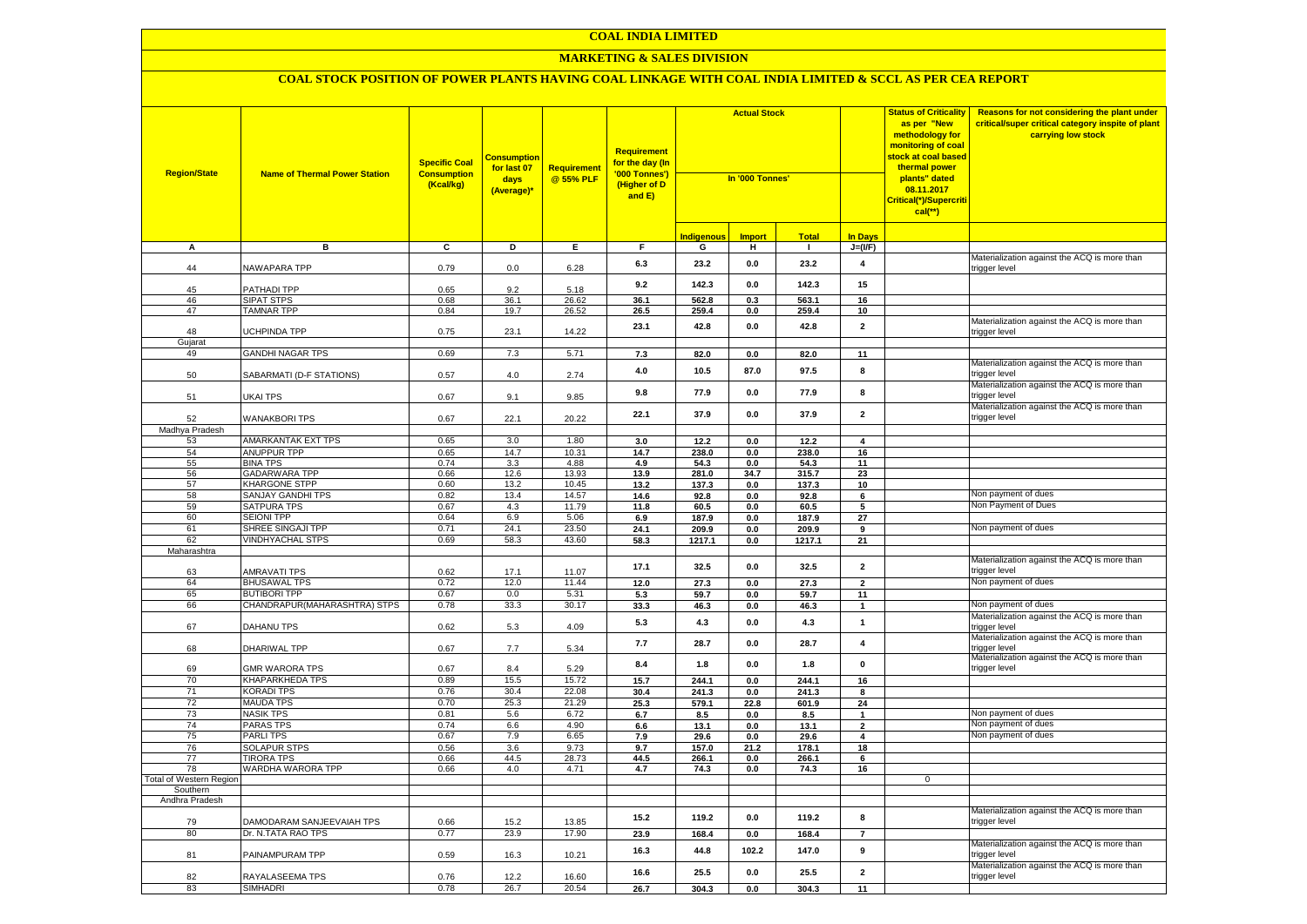#### **MARKETING & SALES DIVISION**

| <b>Region/State</b>             | <b>Name of Thermal Power Station</b>        | <b>Specific Coal</b><br><b>Consumption</b><br>(Kcal/kg) | <u>Consumptior</u><br>for last 07<br>days<br>(Average)* | Requirement<br>@ 55% PLF | <b>Requirement</b><br><mark>for the day (In</mark><br>'000 Tonnes')<br>(Higher of D<br>and E) | <b>Actual Stock</b><br>In '000 Tonnes' |                    |               |                | <b>Status of Criticality</b><br>as per "New<br>methodology for<br>monitoring of coal<br><mark>stock at coal based</mark><br>thermal power<br>plants" dated<br>08.11.2017<br>Critical(*)/Supercriti<br>$cal(**)$ | Reasons for not considering the plant under<br>critical/super critical category inspite of plant<br>carrying low stock |
|---------------------------------|---------------------------------------------|---------------------------------------------------------|---------------------------------------------------------|--------------------------|-----------------------------------------------------------------------------------------------|----------------------------------------|--------------------|---------------|----------------|-----------------------------------------------------------------------------------------------------------------------------------------------------------------------------------------------------------------|------------------------------------------------------------------------------------------------------------------------|
|                                 |                                             |                                                         |                                                         |                          |                                                                                               | <b>Indigenous</b>                      | <b>Import</b>      | <b>Total</b>  | <b>In Days</b> |                                                                                                                                                                                                                 |                                                                                                                        |
| А                               | в                                           | c                                                       | Þ                                                       | Ε                        | F                                                                                             | G                                      | Ŧ                  | ℸ             | $J=(VF)$       |                                                                                                                                                                                                                 |                                                                                                                        |
| 84                              | <b>SGPL TPP</b>                             | 0.53                                                    | 8.0                                                     | 9.26                     | 9.3                                                                                           | 14.5                                   | 89.2               | 103.7         | 11             |                                                                                                                                                                                                                 |                                                                                                                        |
| 85                              | <b>VIZAG TPP</b>                            | 0.67                                                    | 0.0                                                     | 9.20                     | 9.2                                                                                           | 152.3                                  | 0.0                | 152.3         | 17             |                                                                                                                                                                                                                 |                                                                                                                        |
| Karnataka                       |                                             |                                                         |                                                         |                          |                                                                                               |                                        |                    |               |                |                                                                                                                                                                                                                 |                                                                                                                        |
| 86                              | <b>BELLARY TPS</b>                          | 0.63                                                    | 7.2                                                     | 14.23                    | 14.2                                                                                          | 17.1                                   | 0.0                | 17.1          | $\mathbf{1}$   |                                                                                                                                                                                                                 | Materialization against the ACQ is more than<br>rigger level                                                           |
| 87                              | KUDGI STPP                                  | 0.63                                                    | 16.7                                                    | 19.90                    | 19.9                                                                                          | 144.6                                  | 7.5                | 152.1         | 8              |                                                                                                                                                                                                                 | Materialization against the ACQ is more than<br>trigger level                                                          |
| 88                              | RAICHUR TPS                                 | 0.66                                                    | 20.9                                                    | 14.98                    | 20.9                                                                                          | 129.1                                  | 0.0                | 129.1         | 6              |                                                                                                                                                                                                                 | Materialization against the ACQ is more than<br>rigger level                                                           |
| 89                              | YERMARUS TPP                                | 0.62                                                    | 13.8                                                    | 13.09                    | 13.8                                                                                          | 25.7                                   | $0.0\,$            | 25.7          | $\mathbf 2$    |                                                                                                                                                                                                                 | Materialization against the ACQ is more than<br>rigger level                                                           |
| <b>Tamil Nadu</b>               |                                             |                                                         |                                                         |                          |                                                                                               |                                        |                    |               |                |                                                                                                                                                                                                                 |                                                                                                                        |
| 90                              | METTUR TPS                                  | 0.81                                                    | 14.2                                                    | 8.98                     | 14.2                                                                                          | 45.9                                   | 0.0                | 45.9          | $\mathbf{3}$   |                                                                                                                                                                                                                 | Materialization against the ACQ is more than<br>trigger level                                                          |
| 91                              | <b>METTUR TPS - II</b>                      | 0.78                                                    | 6.0                                                     | 6.16                     | 6.2                                                                                           | 58.7                                   | 0.0                | 58.7          | 10             |                                                                                                                                                                                                                 |                                                                                                                        |
| 92                              | NORTH CHENNAI TPS                           | 0.82                                                    | 19.5                                                    | 19.78                    | 19.8                                                                                          | 196.7                                  | $0.0\,$            | 196.7         | 10             |                                                                                                                                                                                                                 |                                                                                                                        |
| 93                              | <b>TUTICORIN TPS</b>                        | 0.96                                                    | 10.8                                                    | 13.31                    | 13.3                                                                                          | 235.5                                  | 0.0                | 235.5         | 18             |                                                                                                                                                                                                                 |                                                                                                                        |
| 94                              | <b>VALLUR TPP</b>                           | 0.72                                                    | 15.2                                                    | 14.26                    | 15.2                                                                                          | 98.3                                   | 0.0                | 98.3          | 6              |                                                                                                                                                                                                                 | Materialization against the ACQ is more than<br>rigger level                                                           |
| Telangana                       |                                             |                                                         |                                                         |                          |                                                                                               |                                        |                    |               |                |                                                                                                                                                                                                                 |                                                                                                                        |
|                                 |                                             |                                                         |                                                         |                          | 10.7                                                                                          | 59.5                                   | 0.0                | 59.5          | 6              |                                                                                                                                                                                                                 | Materialization against the ACQ is more than                                                                           |
| 95                              | <b>BHADRADRITPP</b>                         | 0.69                                                    | 10.7                                                    | 7.37                     |                                                                                               |                                        |                    |               |                |                                                                                                                                                                                                                 | rigger level                                                                                                           |
| 96                              | <b>KAKATIYA TPS</b>                         | 0.57                                                    | 12.2                                                    | 8.33                     | 12.2                                                                                          | 254.2                                  | 0.0                | 254.2         | 21             |                                                                                                                                                                                                                 |                                                                                                                        |
| 97                              | <b>KOTHAGUDEM TPS (NEW)</b>                 | 0.64                                                    | 8.1                                                     | 8.46                     | 8.5                                                                                           | 124.1                                  | 0.0                | 124.1         | 15             |                                                                                                                                                                                                                 |                                                                                                                        |
| 98<br>99                        | KOTHAGUDEM TPS (STAGE-7)<br>RAMAGUNDEM STPS | 0.50                                                    | 1.7<br>29.7                                             | 5.23                     | 5.2                                                                                           | 151.0<br>452.3                         | $0.0\,$<br>$0.0\,$ | 151.0         | 29             |                                                                                                                                                                                                                 |                                                                                                                        |
| 100                             | RAMAGUNDEM-B TPS                            | 0.62<br>0.77                                            | 0.2                                                     | 21.33<br>0.64            | 29.7<br>0.6                                                                                   | 13.9                                   | $0.0\,$            | 452.3<br>13.9 | 15<br>22       |                                                                                                                                                                                                                 |                                                                                                                        |
| 101                             | <b>SINGARENI TPP</b>                        | 0.58                                                    | 16.0                                                    | 9.12                     | 16.0                                                                                          | 111.2                                  | 0.0                | 111.2         | $\overline{7}$ |                                                                                                                                                                                                                 |                                                                                                                        |
| <b>Total of Southern Region</b> |                                             |                                                         |                                                         |                          |                                                                                               |                                        |                    |               |                | $\mathbf 0$                                                                                                                                                                                                     |                                                                                                                        |
| Eastern                         |                                             |                                                         |                                                         |                          |                                                                                               |                                        |                    |               |                |                                                                                                                                                                                                                 |                                                                                                                        |
| Bihar                           |                                             |                                                         |                                                         |                          |                                                                                               |                                        |                    |               |                |                                                                                                                                                                                                                 |                                                                                                                        |
| 102                             | <b>BARAUNI TPS</b>                          | 0.63                                                    | 6.0                                                     | 5.90                     | 6.0                                                                                           | 75.8                                   | 0.0                | 75.8          | 13             |                                                                                                                                                                                                                 |                                                                                                                        |
| 103                             | <b>BARHI</b>                                | 0.67                                                    | 7.3                                                     | 5.84                     | 7.3                                                                                           | 86.1                                   | 0.0                | 86.1          | 12             |                                                                                                                                                                                                                 |                                                                                                                        |
| 104                             | <b>BARH II</b>                              | 0.67                                                    | 14.6                                                    | 11.67                    | 14.6                                                                                          | 172.2                                  | 0.0                | 172.2         | 12             |                                                                                                                                                                                                                 | Materialization against the ACQ is more than                                                                           |
| 105                             | KAHALGAON TPS                               | 0.80                                                    | 31.9                                                    | 24.62                    | 31.9                                                                                          | 109.1                                  | 0.0                | 109.1         | 3              |                                                                                                                                                                                                                 | trigger level                                                                                                          |
| 106                             | MUZAFFARPUR TPS                             | 0.77                                                    | 4.4                                                     | 6.18                     | 6.2                                                                                           | 50.0                                   | 0.0                | 50.0          | 8              |                                                                                                                                                                                                                 | Materialization against the ACQ is more than<br>trigger level                                                          |
| 107                             | <b>NABINAGAR STPP</b>                       | 0.58                                                    | 12.4                                                    | 10.14                    | 12.4                                                                                          | 298.9                                  | $\mathbf{0.0}$     | 298.9         | ${\bf 24}$     |                                                                                                                                                                                                                 |                                                                                                                        |
| 108                             | NABINAGAR TPP                               | 0.69                                                    | 13.6                                                    | 9.06                     | 13.6                                                                                          | 47.8                                   | 0.0                | 47.8          | $\pmb{4}$      |                                                                                                                                                                                                                 | Materialization against the ACQ is more than<br>rigger level                                                           |
| Jharkhand                       |                                             |                                                         |                                                         |                          |                                                                                               |                                        |                    |               |                |                                                                                                                                                                                                                 |                                                                                                                        |
| 109                             | BOKARO TPS `A` EXP                          | 0.57                                                    | 4.6                                                     | 3.78                     | 4.6                                                                                           | 124.6                                  | 0.0                | 124.6         | 27             |                                                                                                                                                                                                                 |                                                                                                                        |
| 110<br>111                      | CHANDRAPURA(DVC) TPS<br><b>JOJOBERA TPS</b> | 0.61<br>0.69                                            | 7.2<br>2.8                                              | 4.06<br>2.18             | 7.2<br>2.8                                                                                    | 93.4<br>77.2                           | 0.0<br>0.0         | 93.4<br>77.2  | 13<br>27       |                                                                                                                                                                                                                 |                                                                                                                        |
| 112                             | KODARMA TPP                                 | 0.62                                                    | 8.6                                                     | 8.23                     | 8.6                                                                                           | 116.1                                  | 0.0                | 116.1         | 13             |                                                                                                                                                                                                                 |                                                                                                                        |
| 113                             | <b>MAHADEV PRASAD STPP</b>                  | 0.70                                                    | 7.1                                                     | 5.01                     | 7.1                                                                                           | 1.6                                    | 0.0                | 1.6           | $\pmb{0}$      |                                                                                                                                                                                                                 | Materialization against the ACQ is more than<br>rigger level                                                           |
| 114                             | MAITHON RB TPP                              | 0.64                                                    | 11.5                                                    | 8.89                     | 11.5                                                                                          | 221.1                                  | 0.0                | 221.1         | 19             |                                                                                                                                                                                                                 |                                                                                                                        |
| 115                             | <b>TENUGHAT TPS</b>                         | 0.75                                                    | 5.5                                                     | 4.16                     | 5.5                                                                                           | 12.2                                   | 0.0                | 12.2          | $\overline{2}$ |                                                                                                                                                                                                                 | Non payment of dues                                                                                                    |
| Odisha                          |                                             |                                                         |                                                         |                          |                                                                                               |                                        |                    |               |                |                                                                                                                                                                                                                 |                                                                                                                        |
| 116                             | <b>DARLIPALI STPS</b>                       | 0.71                                                    | 22.0                                                    | 14.95                    | 22.0                                                                                          | 478.2                                  | 0.0                | 478.2         | 22             |                                                                                                                                                                                                                 |                                                                                                                        |
| 117                             | <b>DERANG TPP</b>                           | 0.70                                                    | 15.0                                                    | 11.10                    | 15.0                                                                                          | 797.4                                  | 0.0                | 797.4         | 53             |                                                                                                                                                                                                                 |                                                                                                                        |
| 118                             | <b>IB VALLEY TPS</b>                        | 0.83                                                    | 24.7                                                    | 19.16                    | 24.7                                                                                          | 381.9                                  | 0.0                | 381.9         | 15             |                                                                                                                                                                                                                 |                                                                                                                        |
| 119                             | KAMALANGA TPS                               | 0.72                                                    | 12.1                                                    | 10.02                    | 12.1                                                                                          | 59.3                                   | 0.0                | 59.3          | 5              |                                                                                                                                                                                                                 | Materialization against the ACQ is more than<br>rigger level                                                           |
| 120                             | <b>VEDANTA TPP</b>                          | 0.76                                                    | 3.0                                                     | 6.02                     | 6.0                                                                                           | 0.0                                    | 0.0                | 0.0           | $\mathbf{0}$   |                                                                                                                                                                                                                 | Materialization against the ACQ is more than<br>trigger level                                                          |
| 121                             | <b>TALCHER STPS</b>                         | 0.79                                                    | 38.4                                                    | 31.43                    | 38.4                                                                                          | 778.4                                  | 14.8               | 793.2         | 21             |                                                                                                                                                                                                                 |                                                                                                                        |